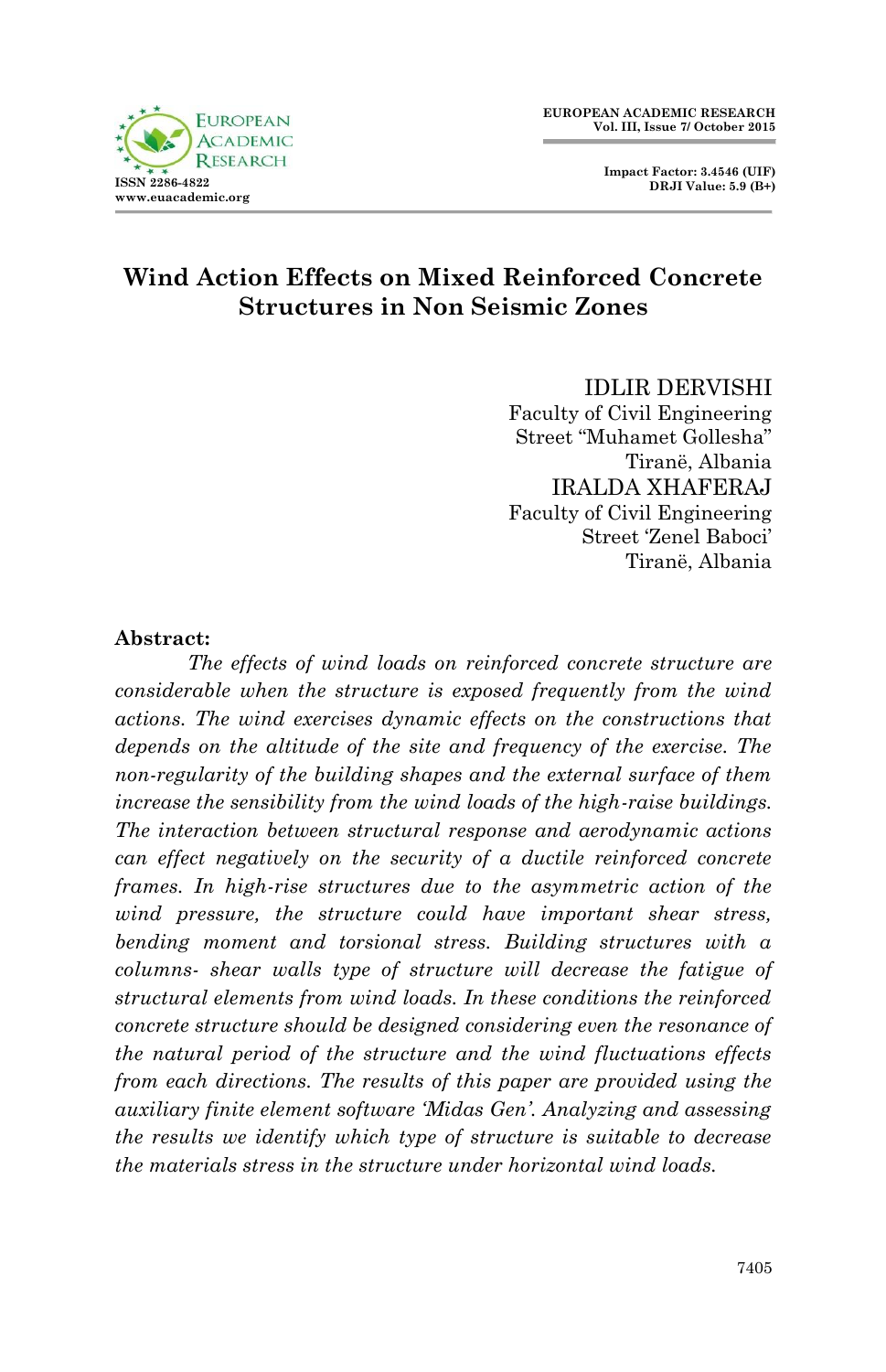**Key words:** Wind action, shear force, mixed reinforced concrete structure, shear walls, finite elements.

# **1. INTRODUCTION**

High-rise building should be design not only considering seismic action but also considering even the wind action. Base on aeroelasticity theory the wind action induced on the reinforced concrete structures aerodynamic forces. The wind pressure induces to the structure significant shear stresses and moment in the base. While calculating wind action on the structure is very essential to consider: The site where is going to be build, the structural type, exterior shape of the building and the height of the building.

In high-rise building an opaque shape increase the wind action in proportion with the structure height.

It is necessary to carry out experimental tests and numerical calculation with auxiliary software to define with reliable accuracy: the characteristics of the wind in terms of speed and direction, taking into account also the noncorrelation of turbulent fluctuations and the characteristics of the aerodynamics action.

In this paper we have studied a 14 stories reinforced concrete building [6] located in historic district of the Milan Fair in Milan, Italy. The area is not a seismic zone with a peak ground acceleration from  $(0.050g \leq PGA \leq 0.075g)$ . Wind reference speed is a middle range speed comparing with the other part of Italy near the Mediterranean Coasts. It is very important to evaluate all the wind proprieties related to the site according to Italian Construction Regulations (NTC 2008) [3] and Eurocodes [4].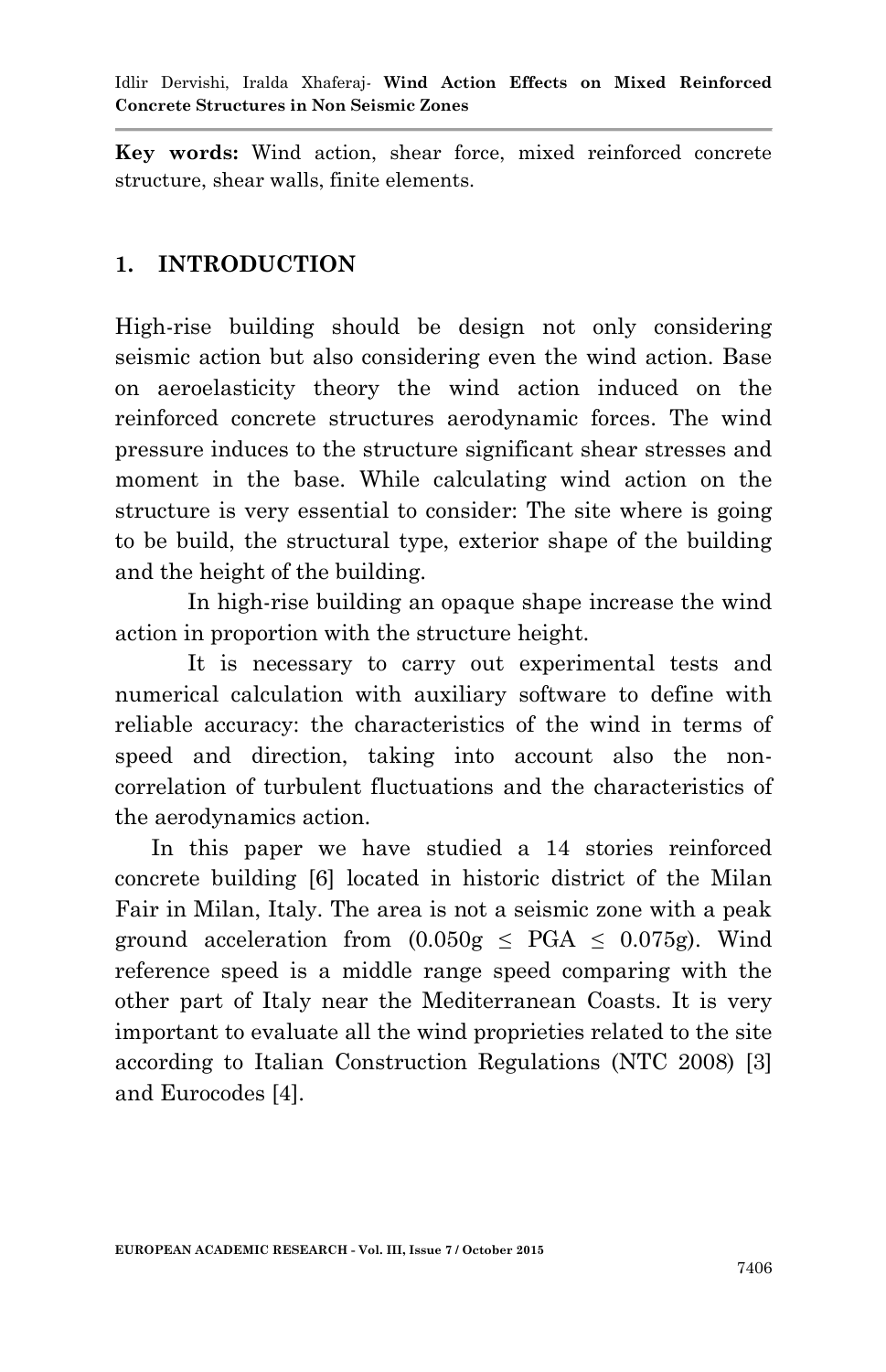# **2. METHODOLOGY USED**

The methodology used to complete this paper is: "desk research" and "field research". Desk research consists in reviewing the available literature which addresses issues of wind effect on the buildings. Field research consists in inspection of construction site and addressing a list of question to the architects and structural designers who have design these kind of buildings. Also using an auxiliary finite element software called "Midas Gen" was indispensable.

## **3. THEORETICAL PART. WIND PROPERTIES.**

The structures can be design with a semi-static equivalent method but also the structural safety and serviceability need to be designed taking in account the dynamic nature of the wind and the possible interaction.

The asses of wind load on the buildings starts with the identification of wind reference speed  $[v_{ref}].$ 

Wind reference speed is defined as the maximum value of the average speed over a time interval of 10 minutes for the wind, measured 10 meters from the ground. This speed corresponds to a return period  $T_r = 50$  years, or to a probability of being exceeded in a year equal to 2%. The site with an altitude under 1500 meter from sea level, the wind speed should not be taken less than the value given by the following expression [1]:

$$
v_{ref} = v_{ref,0} \t a_s \le a_o \t (1)
$$
  

$$
v_{ref} = v_{ref,0} + k_a (a_s - a_o) a_s > a_o \t (2)
$$

where:

 $a_s$  - is the altitude (m) of the site from the sea level.  $v_{ref,0}$ ,  $a_0$ ,  $k_a$  are parameters related to the region that includes city of Milan that is part of zone 1[3].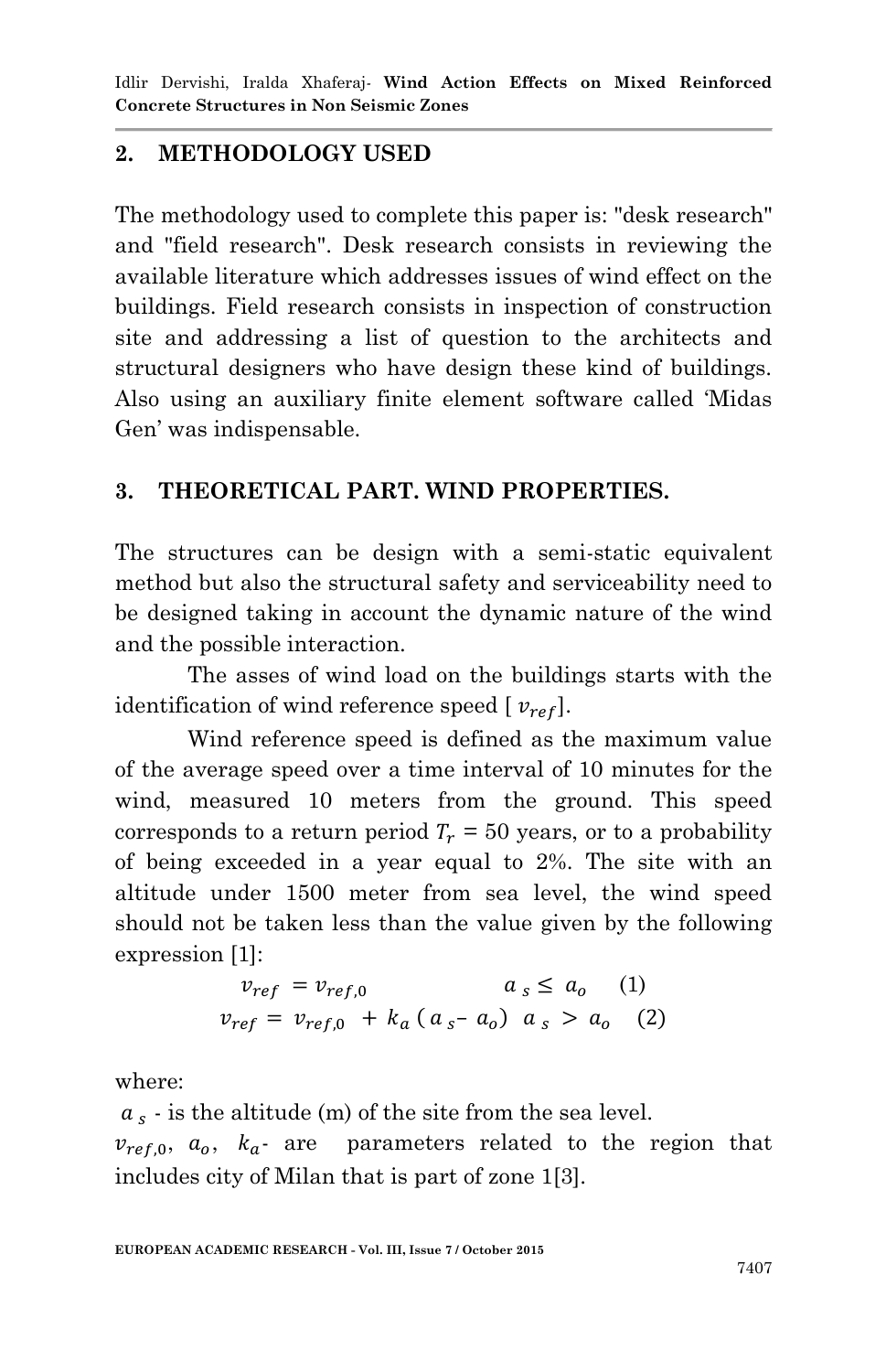Idlir Dervishi, Iralda Xhaferaj*-* **Wind Action Effects on Mixed Reinforced Concrete Structures in Non Seismic Zones**

| Area | Description                                                                                  | $v_{ref,0}$<br>(m/s) | a <sub>o</sub> (m) | $k_a$ ( |
|------|----------------------------------------------------------------------------------------------|----------------------|--------------------|---------|
|      | Valle d'Aosta, Piemonte, Lombardia,<br>TrentinoAlto Adige, Veneto, Friuli<br>Venezia Giulia. | 25                   | 1000               | 0.010   |

**Table 1.** 

### **Return period**

Wind reference speed of the  $v_{R(TR)}$  refers to a generic return period  $T_R$ , is given by the expression [1]:

$$
v_{R(TR)} = \alpha_R(T_R) v_{ref} \quad (3)
$$

where:

 $\alpha_R$  - is a coefficient, which depends on the probability of the annual overflow of the wind speed $(1/TR)$ .

where:

 $T_R = 500$  years,  $\alpha_R = 1,122$ ;  $T_R = 1000$  years,  $\alpha_R = 1.156$ ;

 $v_{ref}$  - is wind reference speed for a return period of 50 years.

### **Wind peak velocity and Exposure coefficient**

To determine the values of wind speed is essential to take in account the site where the building is located and its height from the ground.

For a ground elevation not exceeding 200 m is defined the following peak wind speed [1]:

$$
v_P(z) = c_{ev} v_{R(TR)} \quad (4)
$$

where:

 $c_{ev}$  - is the exposure coefficient according to Italian Construction Regulation (NTC 2008) and EN 13241 – EN 12444.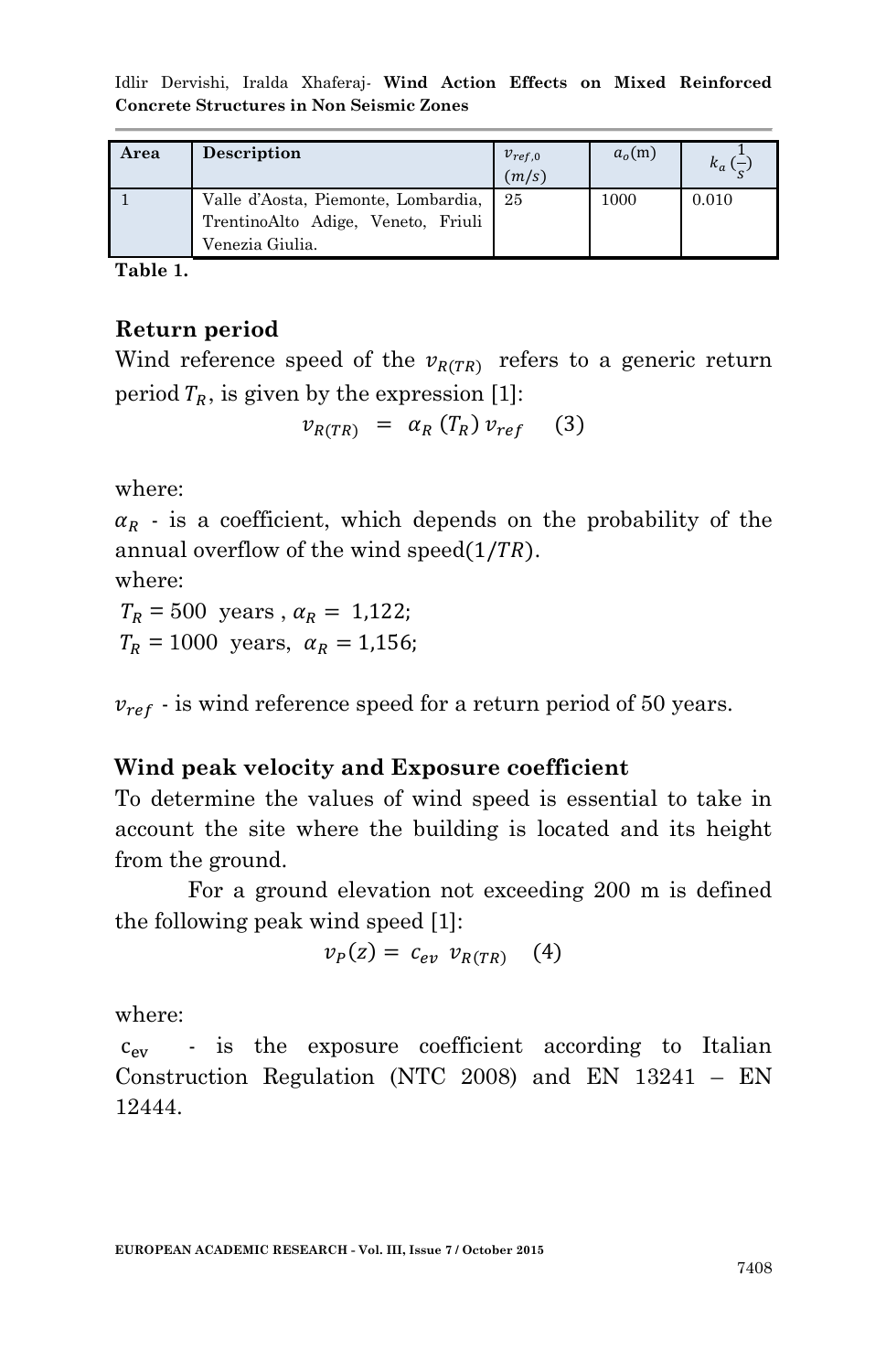## **Wind pressure**

The wind pressure is calculated in  $N_{m2}$  according to the given expression [1]:

$$
p = q_{ref} c_{ev} c_p c_d \quad (5)
$$

Where :

 $q_{ref}$  – is the reference wind pressure calculated with the following expression:

$$
q_{ref} = \frac{v_{ref}^2}{1.6} \quad (6)
$$

 $c_p$  - is form coefficient which depends from the geometric shape and the breadth of the structure according to the wind directions.

 $c_d$  - is the dynamic coefficient related with the noncontemporaneity of maximum wind pressure and structural vibration.

## **Peak kinetic pressure**

Peak kinetic pressure is associated with peak wind speed [1]:

$$
q(z) = \frac{1}{2} \rho c_{ev}(z) [v_{R(TR)}]^2 \quad (7)
$$

Where:  $\rho$  is the air density equal to 1.25 kg/m<sup>3</sup>

## **Internal and external pressure coefficient**

Wind action on a single element consists in defining the critical combination of internal and external pressure.

External and internal pressures are defined according to these expressions:

$$
w_{ex} = q c_{pe} c_d
$$
 (8)  

$$
w_{in} = q c_{pi} c_d
$$
 (9)

 $c_{pe}$ ,  $c_{pi}$  - are the external and internal pressure coefficient obtain from experimental test depending of structure form and height.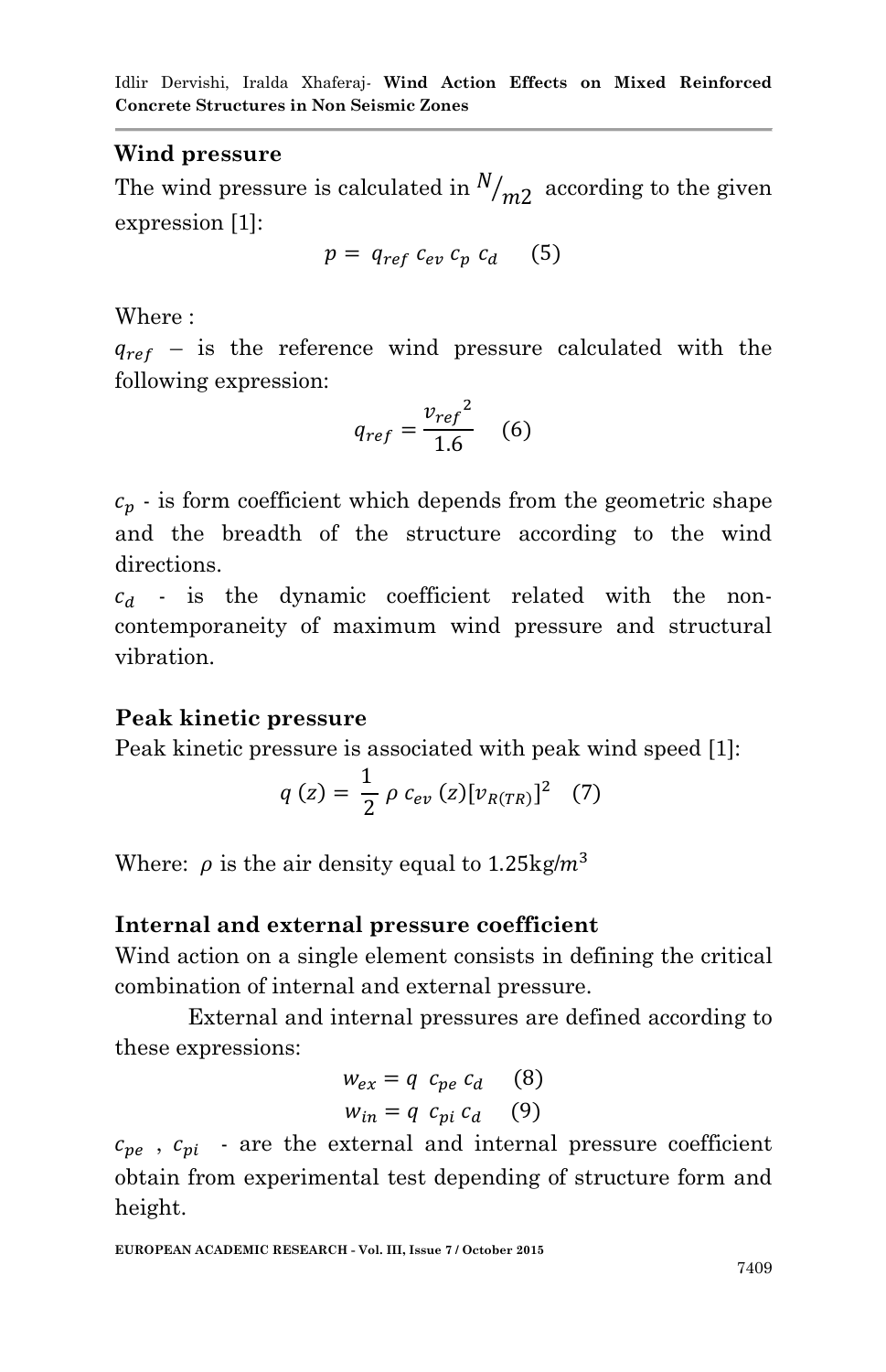In the picture below is shown the pressure distribution on the vertical parts of the building related to story elevation. [2]



**Picture 1. Pressure distribution**

Due to asymmetric wind loads, torsion stresses need to be considered for buildings taller than 20 meters.

# **4. STRUCTURE ANALYSIS UNDER THE WIND LOADS**

## *Structure description*

The building is a 14-storey structure with 3 underground storey and it is part of a residence located in Milan, Italy. [6] The the building plans has an opaque form and they have different shapes in height. The building has a mix reinforced concrete structure with 27 columns and 3 shear wall (cores). The horizontal elements are designed with bidirectional slabs and raft foundations where the slabs are considered infinitely rigid. [4]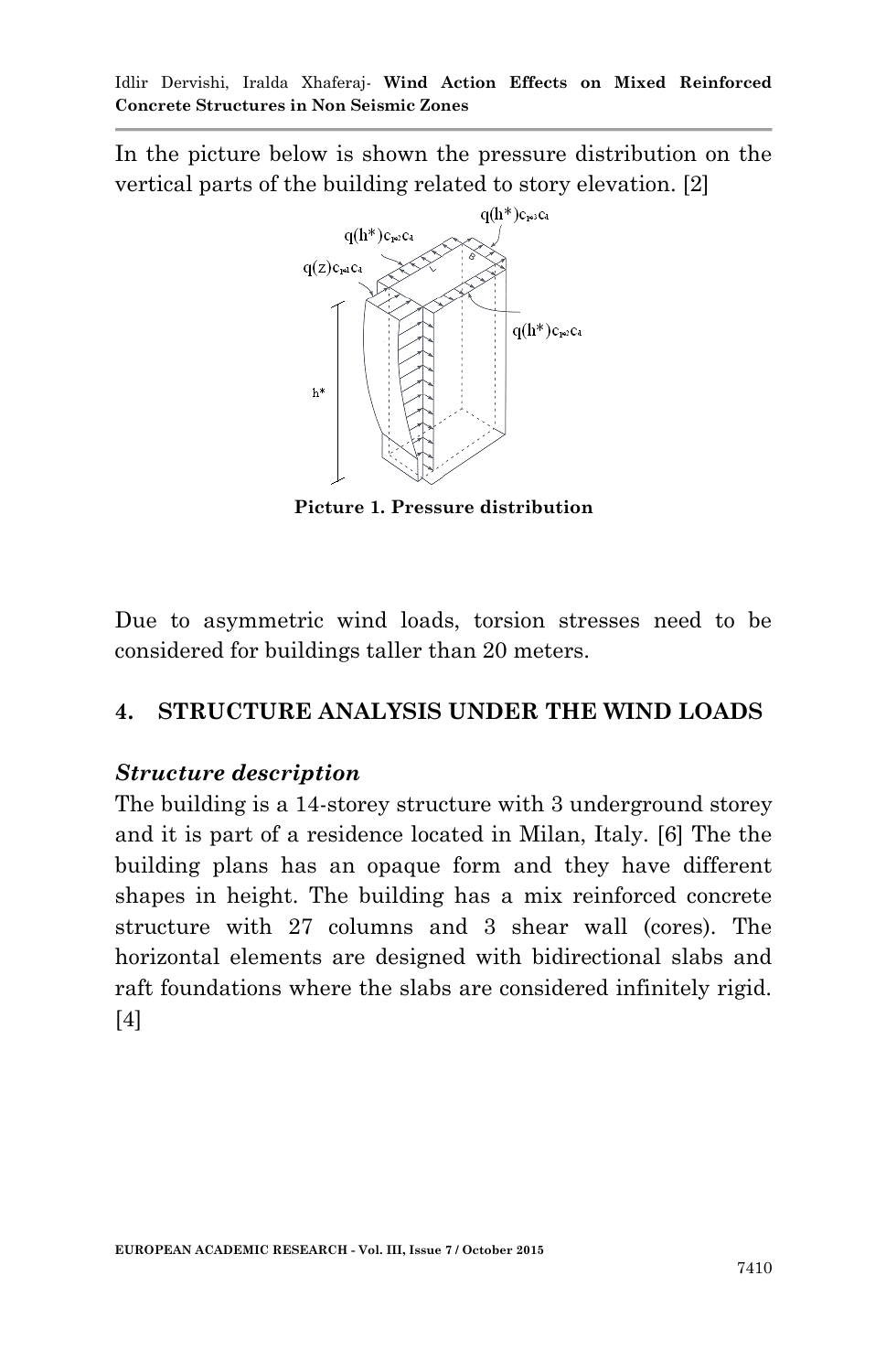

**Picture 2. Structure plan**

### *Structural analysis, finite element analysis*

The structural analysis under dead loads, live loads and wind loads is performed with auxiliary software MidasGen®. The modeling type is composed by "plate" and "beam" elements included in software library. The model of the buiding is shown in the picture belove, where all the elements has their dimensions and material caracteristics.



**Picture 3. Building finite element model**

**EUROPEAN ACADEMIC RESEARCH - Vol. III, Issue 7 / October 2015**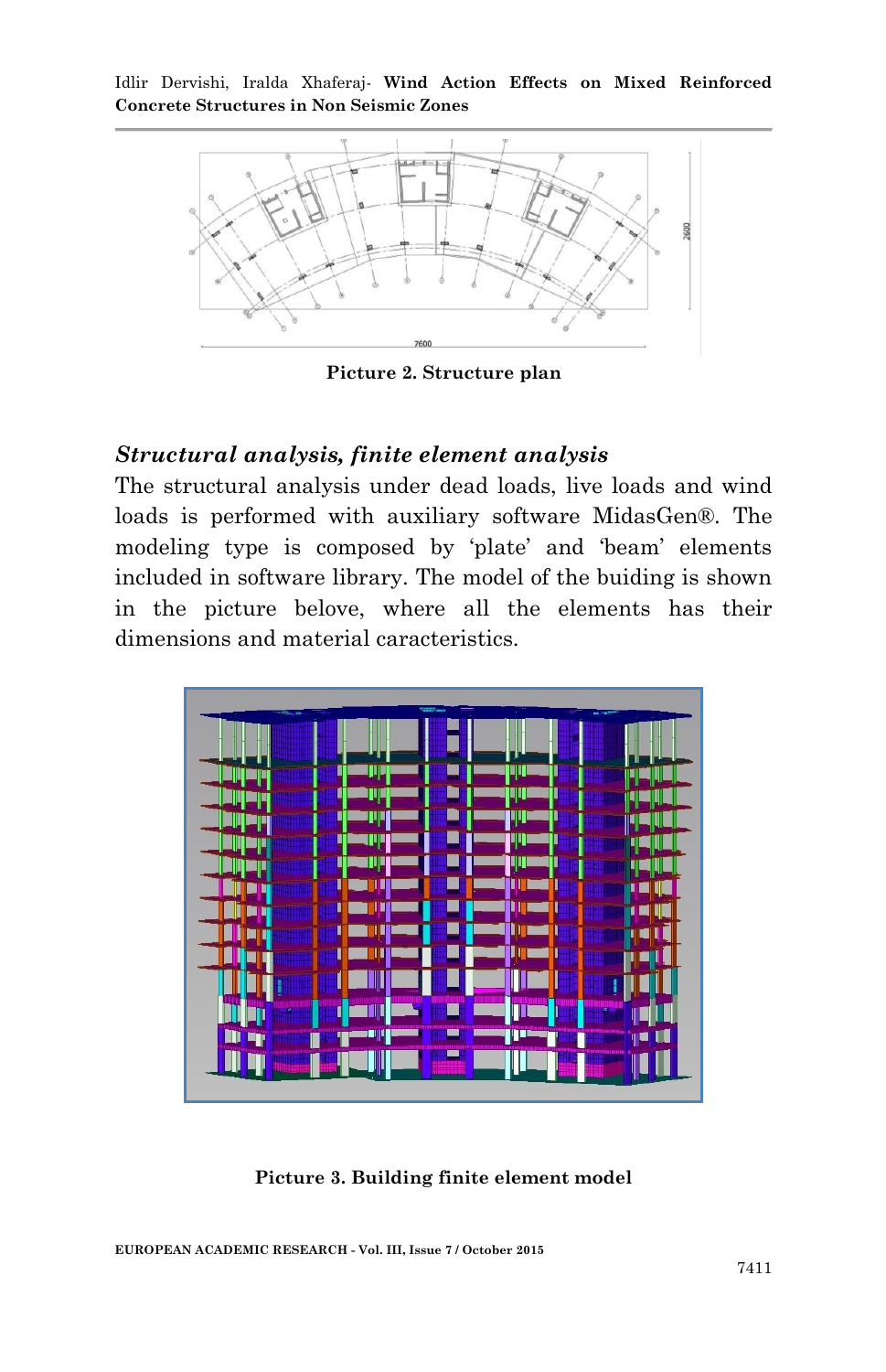The structure is calculated in Midas according to the Italian Construction Regulation NTC 2008 and Eurcodes 1 and 8. [3], [4], [5]

The ultimate limit state can be checked throught finite elements models by applying on the structure model the following load combinations [3] :

 $\gamma_{G1} G_1 + \gamma_{G2} G_2 + \gamma_{Q1} Q_{k1} + \gamma_{Q2} \psi_{02} Q_{k2} + \gamma_{Q3} \psi_{03} Q_{k3} + \dots$  (10)

| Combination       | Loads                                                                               |  |  |
|-------------------|-------------------------------------------------------------------------------------|--|--|
| SLU <sub>6</sub>  | Self Weight $(1.300)$ +Dead Load $(1.300)$ +Parapets $(1.300)$                      |  |  |
|                   | +Claddings $(1.300)$ + Gk su trave piano T $(1.300)$ + Gk su trave                  |  |  |
|                   | piano $-1(1.300)$ Wind dir. $+ X(1.500)$                                            |  |  |
| SLU7              | Self Weight $(1.300)$ +Dead Load $(1.300)$ +Parapets $(1.300)$                      |  |  |
|                   | +Claddings(1.300) + Gk su trave piano $T(1.300)$ + Gk su trave                      |  |  |
|                   | piano $-1(1.300)$ + Wind dir. +Y $(1.500)$                                          |  |  |
| SLU <sub>8</sub>  | Self Weight $(1.300)$ + Dead Load $(1.300)$ +Live Load $(1.500)$ +                  |  |  |
|                   | Parapets(1.300) + Claddings(1.300) + Roof Load(1.500) + Gk su                       |  |  |
|                   | trave piano $T(1.300) + Qk$ su trave piano $T(1.500) + Gk$ su                       |  |  |
|                   | trave piano $-1(1.300) + Qk$ su trave piano $-1(1.500) + W$ ind dir.                |  |  |
|                   | $+ X(1.050)$                                                                        |  |  |
| SLU9              | Self Weight $(1.300)$ + Dead Load $(1.300)$ +Live Load $(1.500)$ +                  |  |  |
|                   | Parapets(1.300) + Claddings(1.300) + Roof Load(1.500) + Gk su                       |  |  |
|                   | trave piano $T(1.300) + Qk$ su trave piano $T(1.500) + Gk$ su                       |  |  |
|                   | trave piano $-1(1.300) + Qk$ su trave piano $-1(1.500) + W$ ind dir.                |  |  |
|                   | $+Y(1.050)$                                                                         |  |  |
| SLU <sub>10</sub> | Self Weight $(1.300)$ +Dead Load $(1.300)$ +Live Load $(1.050)$ +                   |  |  |
|                   | Parapets $(1.300)$ + Claddings $(1.300)$ +Roof Load $(1.050)$ + Gk su               |  |  |
|                   | trave piano $T(1.300) + Qk$ su trave piano $T(1.050) + Gk$ su                       |  |  |
|                   | trave piano $-1(1.300) + Qk$ su trave piano $-1(1.050) + Wind$ dir.<br>$+ X(1.500)$ |  |  |
|                   |                                                                                     |  |  |
| SLU11             | Self Weight $(1.300)$ +Dead Load $(1.300)$ +Live Load $(1.050)$ +                   |  |  |
|                   | Parapets $(1.300)$ + Claddings $(1.300)$ +Roof Load $(1.050)$ + Gk su               |  |  |
|                   | trave piano $T(1.300) + Qk$ su trave piano $T(1.050) + Gk$ su                       |  |  |
|                   | trave piano $-1(1.300) + Qk$ su trave piano $-1(1.050) + Wind$ dir.                 |  |  |
|                   | $+Y(1.500)$                                                                         |  |  |
| SLU11             | $+$ Dead<br>Self<br>Weight<br>(1.000)<br>Load(1.000)<br>$+Par$                      |  |  |
|                   | $(1.000)$ +Claddings $(1.000)$ + Gk su trave piano T $(1.000)$ + Gk su              |  |  |
|                   | trave piano $-1(1.000)$ +Wind dir. + X $(1.500)$                                    |  |  |
| SLU12             | $+$ Dead<br>Self<br>Weight(1.000)<br>Load(1.000)<br>$+Parapets$                     |  |  |
|                   | $(1.000)$ +Claddings $(1.000)$ + Gk su trave piano T $(1.000)$ + Gk su              |  |  |
|                   | trave piano $-1(1.000)$ +Wind dir. +Y $(1.500)$                                     |  |  |

#### **Table 2. Load combinations**

The seismic load is not included in the above combination. After the combination is applied we obtain the results and the deformed shapes of the model. According to the calculation of wind speed, dynamic wind action and building shape, the wind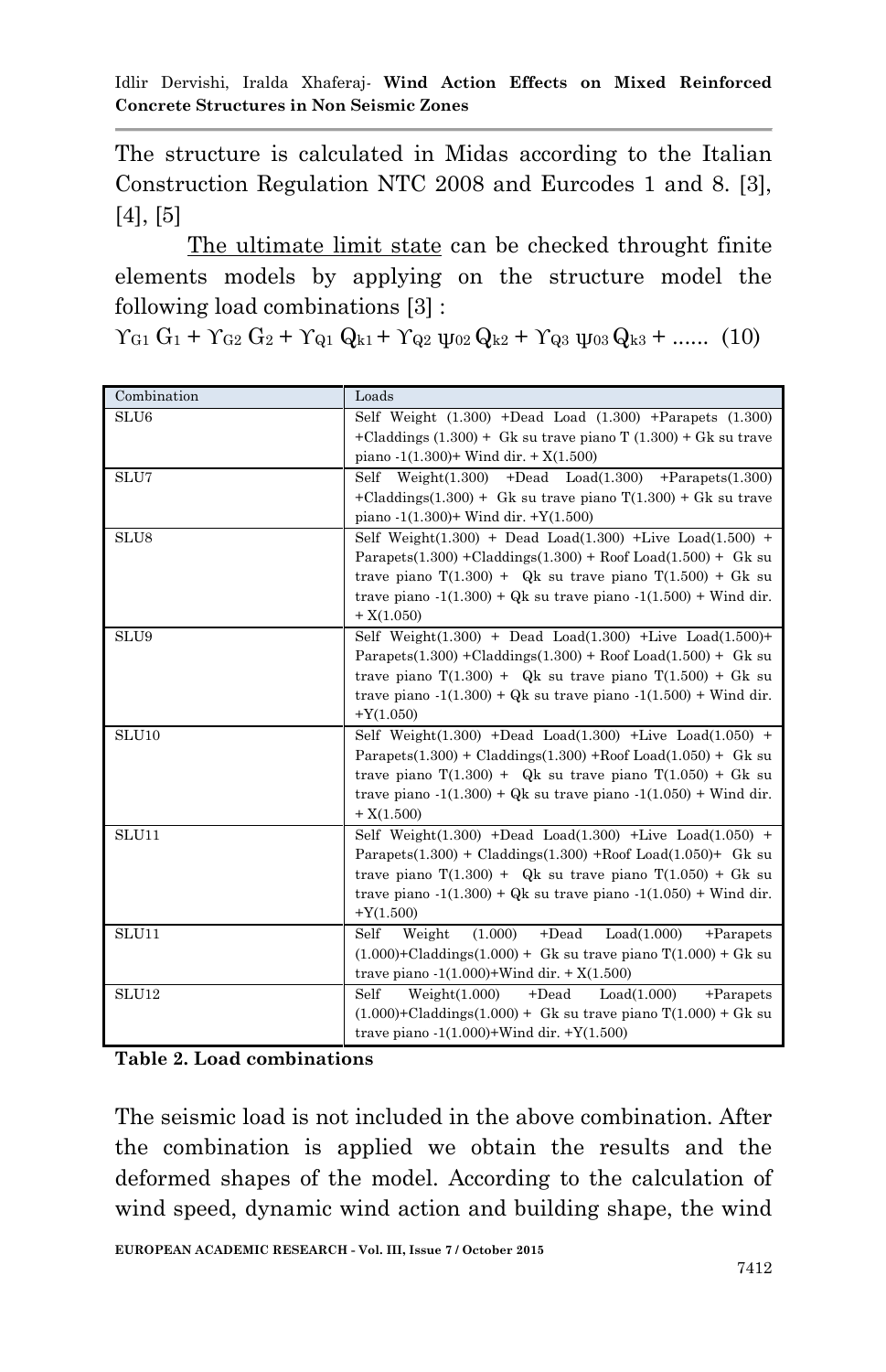loads in Direction +X and Direction +Y are more effective than the other direction. Therefore we have choose to study only the load combination containing the wind loads in direction +X and  $+Y$ .

The deformed shapes and the displacements δ of the structure are shown in the following pictures:



**Picture 3. Deformed shape and displacements according to SLU7 combination**

The displacement δ according to SLU2 combination in direction is:  $X = 3.14 \cdot 10^{-3}$  m,  $Y = -1.46 \cdot 10^{-2}$  m  $Z = -3.95 \cdot 10^{-2} m$ , Comb = 4.1  $\cdot 10^{-2} m$ 



**Picture 4. Displacements according to SLU9 combination, Wind Dir +Y**

The displacement δ according to SLU4 combination in direction is:  $X = 2.06 \cdot 10^{-3}$  m,  $Y = -2.93 \cdot 10^{-2}$  m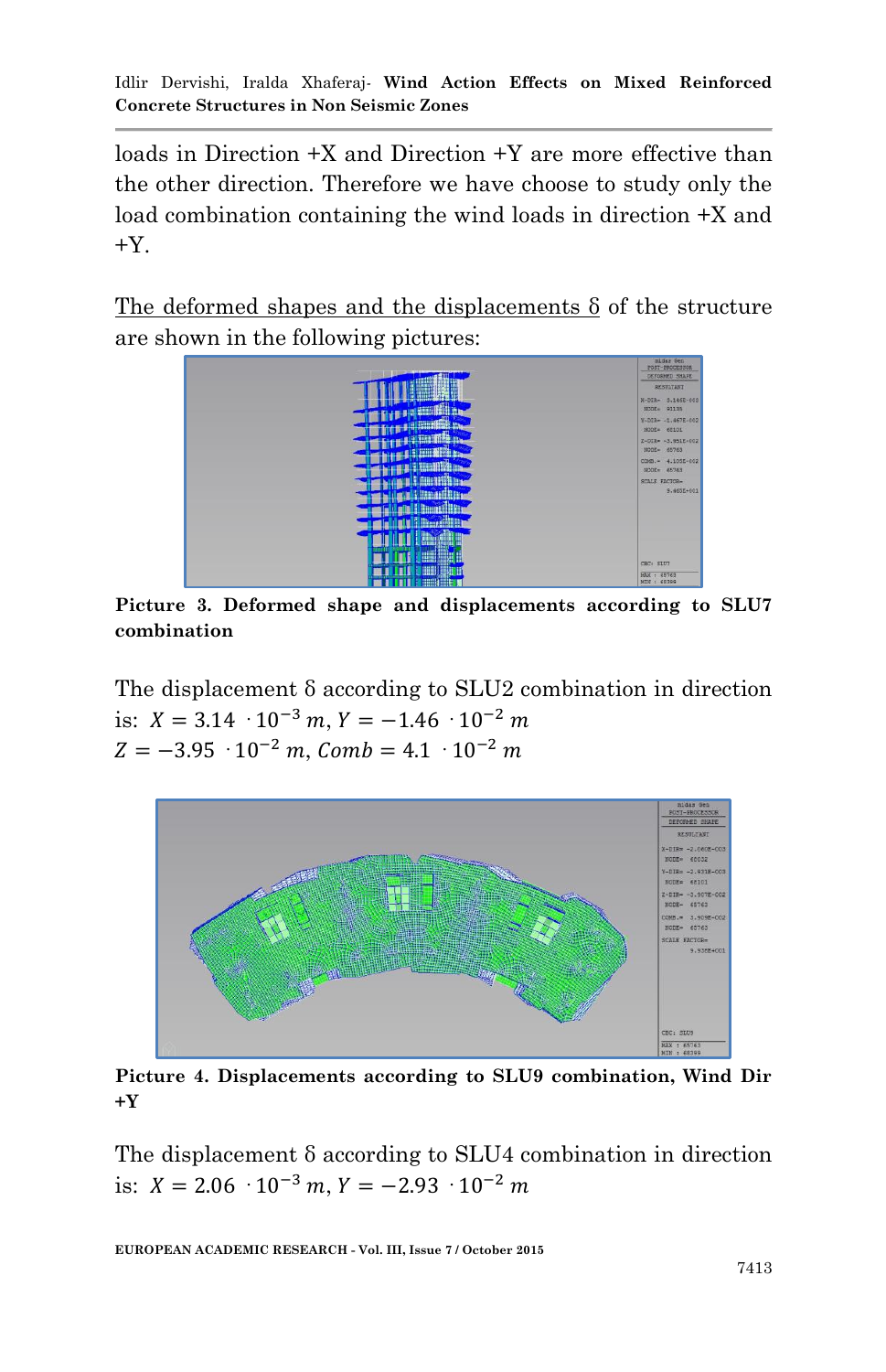$Z = -3.90 \cdot 10^{-2}$  m, Comb = 3.9  $\cdot 10^{-2}$  m



**Picture 5. Displacements according to SLU11 combination, Wind Dir +Y**

The displacement δ according to SLU11 combination in direction is:  $X = 4.83 \cdot 10^{-3}$  m,  $Y = -1.38 \cdot 10^{-2}$  m  $Z = -3.81 \cdot 10^{-2}$  m, Comb = 3.97  $\cdot 10^{-2}$  m

The combination SLU7, SLU9 and SLU 11 are the most unfavorable combination, with a maximum displacement in a range of 4.1 cm. This displacement occurs when the wind acts in Y+ direction perpendicular with curved part of the building. As shown above despite the wind characteristic even the structure shape is very essential, a curved shape from the inside part is more exposed from the wind pressure than another kind of structure shape.

### **Shear forces due to wind actions**

It is very important detect the response of the structural elements from the wind loads in order to define favorite structure type. Our type of structure is a mix structure with columns and shear walls. Applying the load combination indicated in the table above we have receive results how the shear force act at the base of the building due to the wind action. So the results gained from MidasGen are: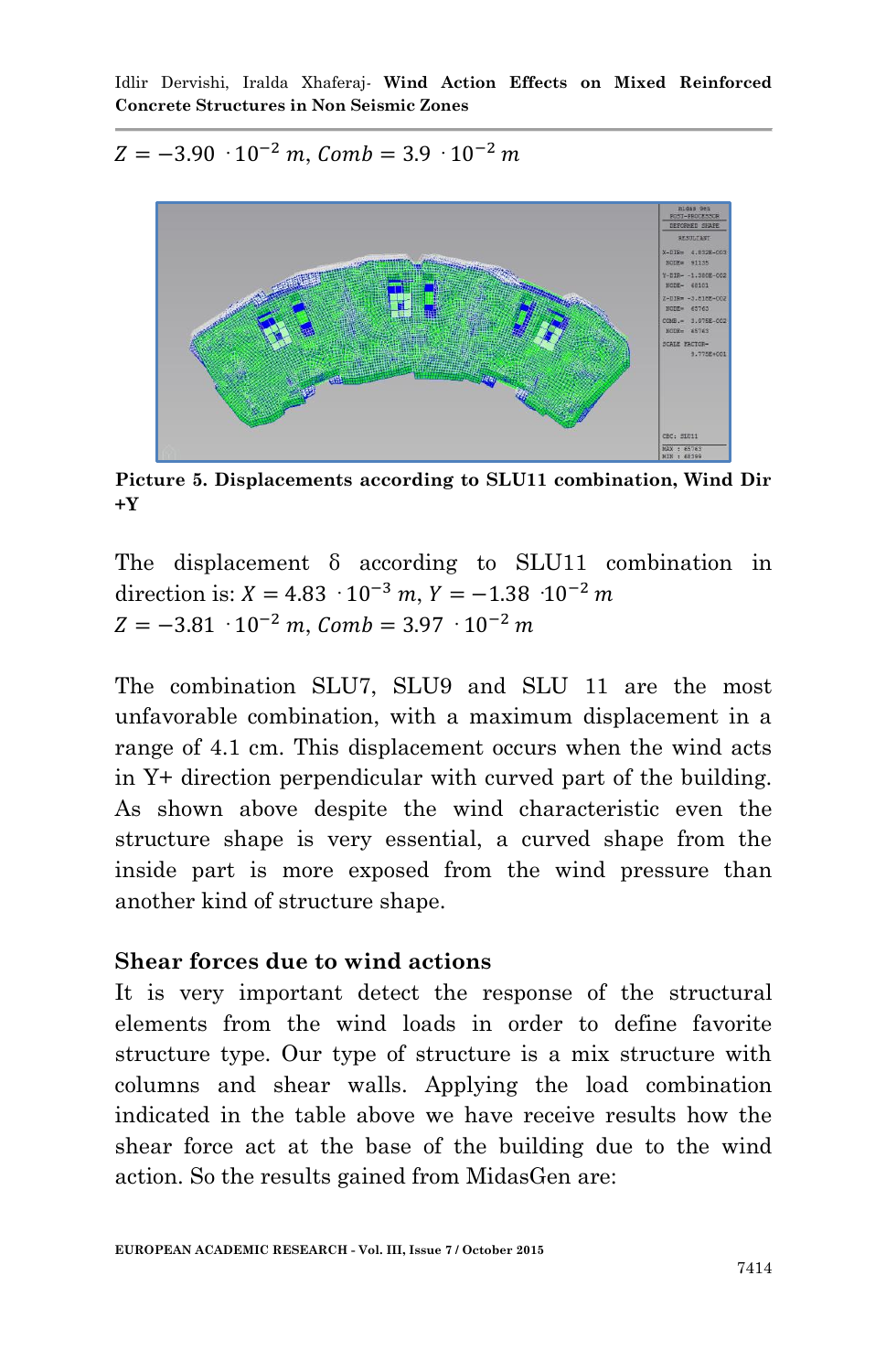|             |                 | Shear force in columns from wind action in Direction $+x$<br><b>FX</b> | <b>FY</b>   |
|-------------|-----------------|------------------------------------------------------------------------|-------------|
| <b>Node</b> | Load            | (kN)                                                                   | (kN)        |
| 68421       | Wind dir. $+X$  | $-0.846658$                                                            | 0.51069     |
| 68449       | Wind dir. $+X$  | $-1.579307$                                                            | 0.480815    |
| 68513       | Wind dir. $+X$  | $-2.550082$                                                            | 1.25344     |
| 68551       | Wind dir. $+X$  | $-2.991933$                                                            | 2.783342    |
| 68577       | Wind dir. $+X$  | $-2.978638$                                                            | 1.797422    |
| 68625       | Wind dir. $+X$  | $-6.637478$                                                            | $-2.86718$  |
| 68697       | Wind dir. $+X$  | $-5.633559$                                                            | $-1.896513$ |
| 70769       | Wind dir. $+X$  | -4.084956                                                              | 0.256067    |
| 70782       | Wind dir. $+X$  | $-4.006024$                                                            | 0.972928    |
| 70926       | Wind dir. $+X$  | $-1.175941$                                                            | $-0.335996$ |
| 70940       | Wind dir. $+X$  | $-1.549706$                                                            | $-1.465329$ |
| 70954       | Wind dir. $+X$  | $-0.669131$                                                            | 0.066229    |
| 70969       | Wind dir. $+X$  | $-1.597311$                                                            | $-0.691187$ |
| 70975       | Wind dir. $+X$  | $-2.85756$                                                             | 1.17284     |
| 71012       | Wind dir. $+X$  | $-0.262222$                                                            | 0.04051     |
| 106561      | Wind dir. $+X$  | $-4.412907$                                                            | $-0.007497$ |
| 106562      | Wind dir. $+X$  | $-3.845276$                                                            | 0.212319    |
| 106563      | Wind dir. $+X$  | $-3.08133$                                                             | 0.52792     |
| 106564      | Wind dir. $+X$  | $-0.392292$                                                            | $-0.048392$ |
| 106565      | Wind dir. $+X$  | $-2.118005$                                                            | 0.415492    |
| 106566      | Wind dir. $+X$  | $-3.19862$                                                             | 1.148174    |
| 106613      | Wind dir. $+ X$ | $-6.4394$                                                              | $-1.449748$ |
|             | Load            | FX (kN)                                                                | $FY$ (kN)   |
| Columns     | Wind dir. $+X$  | $-62.9083$                                                             | 2.876346    |

**Table 3. Wind loads Dir +X in the columns**

### **Shear force in shear-walls (cores) from wind action in Direction +X**

|             |                                                 | <b>FX</b>   | <b>FY</b>   |
|-------------|-------------------------------------------------|-------------|-------------|
| <b>Node</b> | Load                                            | (kN)        | (kN)        |
| 68399       | Wind dir. $+X$                                  | $-6.642206$ | 4.037496    |
| 68400       | Wind dir. $+X$                                  | $-6.520156$ | 3.841845    |
| 68403       | Wind dir. $+X$                                  | $-5.920017$ | 3.470722    |
| 68405       | Wind dir. $+X$                                  | $-6.101898$ | 3.71619     |
| 68407       | Wind dir. $+X$                                  | $-5.686608$ | 3.450649    |
| 68409       | Wind dir. $+X$                                  | $-5.331568$ | 2.812928    |
| 68411       | Wind dir. $+X$                                  | $-6.620217$ | 3.544216    |
| 68413       | Wind dir. $+X$                                  | $-5.031939$ | 1.547634    |
| 68415       | Wind dir. $+X$                                  | $-14.53173$ | 3.525861    |
| 68417       | Wind dir. $+X$                                  | $-5.02373$  | $-1.940968$ |
| 68419       | Wind dir. $+X$                                  | $-7.834387$ | 4.675398    |
| 68447       | $\operatorname{Wind}$ dir. + $\operatorname{X}$ | $-6.577331$ | 3.368042    |
| 68479       | Wind dir. $+X$                                  | $-7.095701$ | 2.51394     |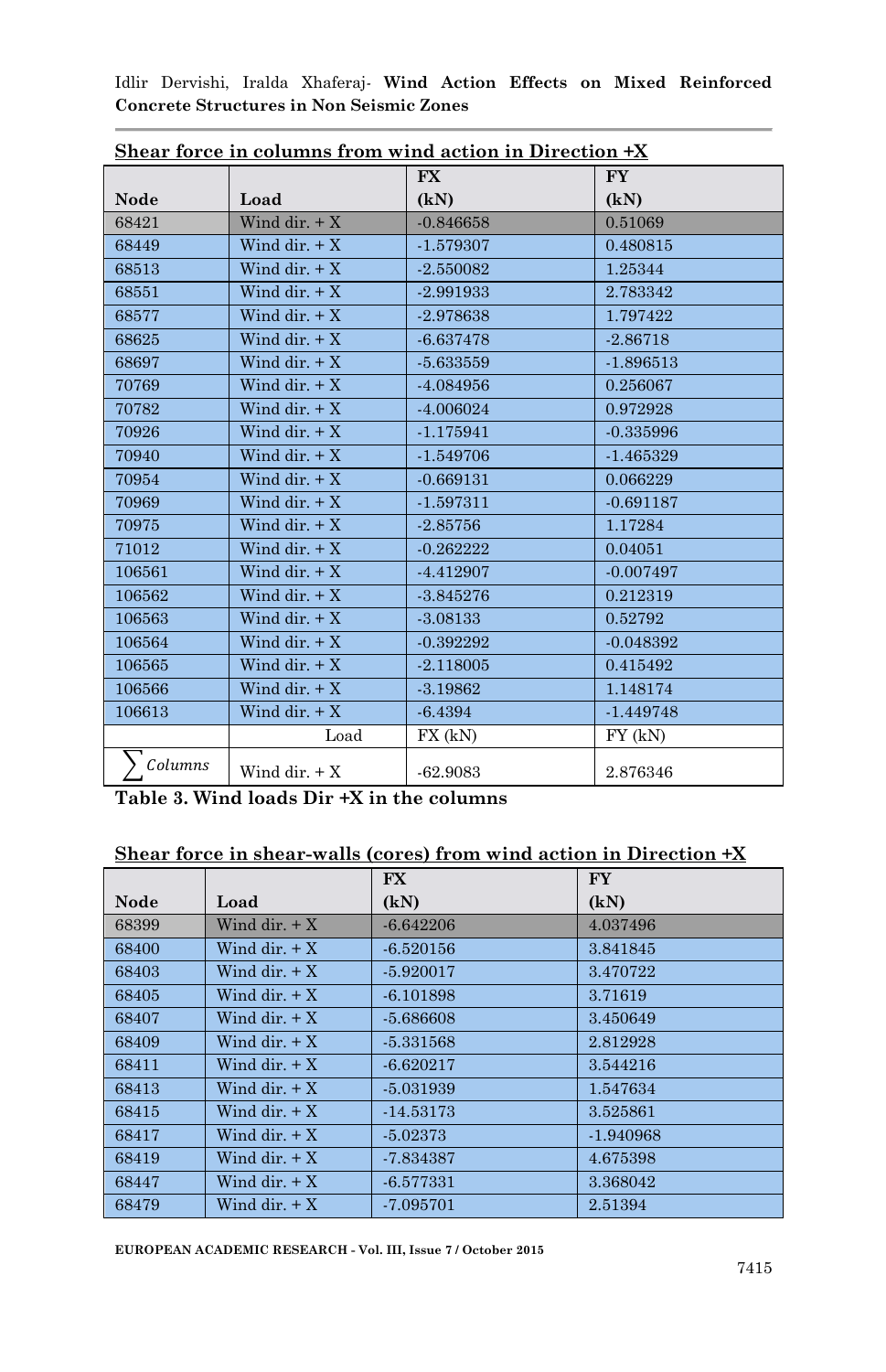| 68481  | Wind dir. $+X$     | $-15.188341$ | 2.195556    |
|--------|--------------------|--------------|-------------|
|        | Wind dir. $+X$     |              |             |
| 132411 | Wind dir. $+X$     | 0.421531     | $-1.859873$ |
| 132413 | Wind dir. $+X$     | $-1.856025$  | 2.303245    |
| 132416 | Wind dir. $+X$     | 0.494551     | $-1.942501$ |
| 132418 | Wind dir. $+X$     | $-1.346341$  | 0.860285    |
| 132421 | Wind dir. $+X$     | 0.471393     | $-1.796449$ |
| 132424 | $Wind \, dir. + X$ | 0.194359     | $-0.378337$ |
| 132473 | Wind dir. $+X$     | -7.653122    | $-1.620024$ |
| 132474 | Wind dir. $+X$     | $-8.482214$  | 0.492299    |
| 132476 | Wind dir. $+X$     | $-3.562012$  | $-1.270593$ |
|        | Load               | FX (kN)      | FY(kN)      |
| Core   | Wind dir. $+X$     | $-1126.04$   | $-2.876494$ |

**Table 4. Wind loads Dir +X in the cores**

| The resultant shear force from wind action in Direction +X is : |  |  |  |  |  |  |  |  |  |
|-----------------------------------------------------------------|--|--|--|--|--|--|--|--|--|
|-----------------------------------------------------------------|--|--|--|--|--|--|--|--|--|

|                    | <b>FX</b>    | FY          |
|--------------------|--------------|-------------|
| Load               | (kN)         | (kN)        |
| Columns            | $-62.908336$ | 2.876346    |
| Shear-walls (Core) | $-1126.04$   | $-2.876494$ |
| Wind dir. $+ X$    | -1188.945355 | $-0.000149$ |

The experimental results show that the shear-walls absorb 1126 KN, more than 95 % of the shear force from wind action in direction +X. The shear force in Y direction is insignificant.

|       |                    | <b>FX</b>   | <b>FY</b>   |
|-------|--------------------|-------------|-------------|
| Node  | Load               | (kN)        | (kN)        |
| 68421 | Wind dir. $+Y$     | $-0.365871$ | $-0.725145$ |
| 68449 | $Wind \, dir. + Y$ | $-0.196831$ | $-1.126682$ |
| 68513 | Wind dir. $+Y$     | 1.660326    | $-5.391662$ |
| 68551 | Wind dir. $+Y$     | 5.025805    | $-9.104953$ |
| 68577 | Wind dir. $+Y$     | 2.268065    | $-5.817403$ |
| 68625 | Wind dir. $+Y$     | $-6.028016$ | $-4.72704$  |
| 68697 | Wind dir $+Y$      | $-4.093424$ | -4.913439   |
| 70769 | Wind dir. $+Y$     | $-0.328776$ | $-3.00545$  |
| 70782 | Wind dir $+Y$      | $-2.8533$   | $-1.412392$ |
| 70926 | $Wind \, dir. + Y$ | $-0.262655$ | $-2.391232$ |
| 70940 | Wind dir. $+Y$     | $-2.919813$ | $-5.340115$ |
| 70954 | $Wind \, dir. + Y$ | 1.066095    | 0.499621    |
| 70969 | $Wind \, dir. + Y$ | $-0.803495$ | $-2.582798$ |

**Shear force in columns from wind action in Direction +Y**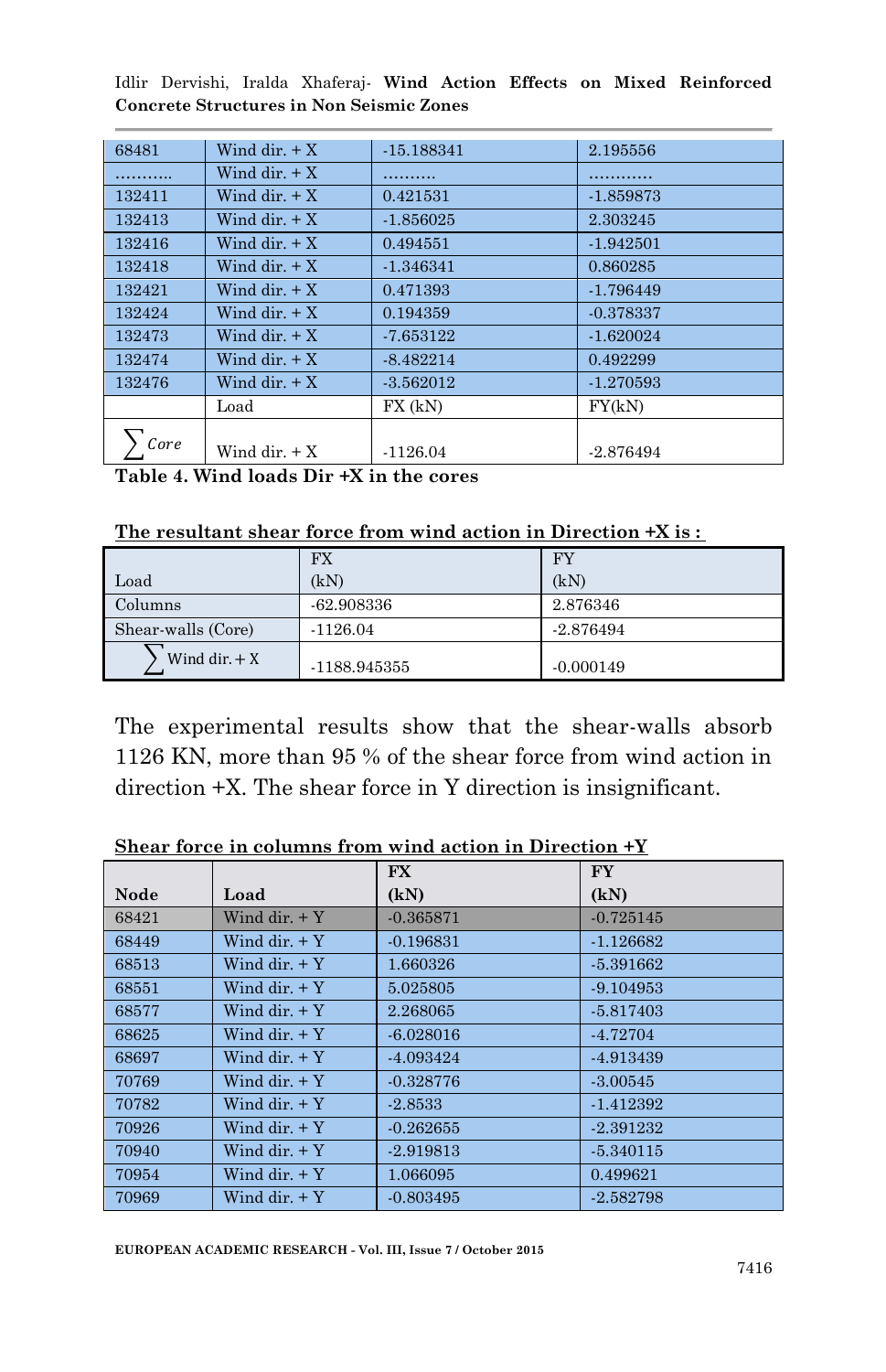| 70975     | Wind dir. $+Y$ | 2.078905    | $-1.850555$ |
|-----------|----------------|-------------|-------------|
| 71012     | Wind dir. $+Y$ | 0.662991    | 0.064199    |
| 106561    | Wind dir. $+Y$ | $-0.262485$ | $-0.990305$ |
| 106562    | Wind dir. $+Y$ | 0.31383     | $-1.138636$ |
| 106563    | Wind dir. $+Y$ | 1.056246    | $-1.57011$  |
| 106564    | Wind dir. $+Y$ | 0.144743    | 0.481158    |
| 106565    | Wind dir $+Y$  | 1.135618    | $-0.260303$ |
| 106566    | Wind dir. $+Y$ | 2.21522     | $-1.839671$ |
| 106613    | Wind dir. $+Y$ | $-13.82262$ | $-3.292384$ |
|           | Load           | $FX$ (kN)   | FY(kN)      |
|           |                | -14.309442  | -56.435297  |
| Σ Columns | Wind dir. $+Y$ |             |             |

**Table 5. Wind loads Dir +Y in the columns**

#### **Shear force in shear-walls (core) from wind action in Direction +Y**

|             |                | FX           | $\mathbf{F}\mathbf{Y}$ |
|-------------|----------------|--------------|------------------------|
| <b>Node</b> | Load           | (kN)         | (kN)                   |
| 68399       | Wind dir. $+Y$ | $-3.710087$  | $-5.116103$            |
| 68400       | Wind dir. $+Y$ | $-2.792985$  | $-6.734333$            |
| 68403       | Wind dir. $+Y$ | $-1.688796$  | $-7.671727$            |
| 68405       | Wind dir. $+Y$ | $-4.129657$  | $-4.372974$            |
| 68407       | Wind dir. $+Y$ | $-0.550493$  | $-8.38428$             |
| 68409       | Wind dir. $+Y$ | $-3.504336$  | $-8.35904$             |
| 68411       | Wind dir. $+Y$ | 0.71826      | -9.539092              |
| 68413       | Wind dir. $+Y$ | $-5.595751$  | $-18.597555$           |
| 68415       | Wind dir. $+Y$ | 3.153021     | $-13.905521$           |
| 68417       | Wind dir. $+Y$ | $-14.674947$ | $-49.30217$            |
| 68419       | Wind dir. $+Y$ | 1.502684     | $-10.820265$           |
| 68447       | Wind dir. $+Y$ | 1.072996     | $-10.502819$           |
| 68479       | Wind dir. $+Y$ | 3.378817     | $-10.407089$           |
| .           | .              | .            | .                      |
| 132402      | Wind dir. $+Y$ | 4.132314     | 2.73843                |
| 132403      | Wind dir. $+Y$ | 0.355559     | 0.303504               |
| 132404      | Wind dir. $+Y$ | $-2.183286$  | $-2.223224$            |
| 132405      | Wind dir. $+Y$ | $-7.090192$  | $-8.610901$            |
| 132410      | Wind dir. $+Y$ | 3.951148     | $-12.443944$           |
| 132411      | Wind dir. $+Y$ | 0.033619     | $-2.762322$            |
| 132413      | Wind dir. $+Y$ | 3.622716     | $-3.017302$            |
| 132416      | Wind dir. $+Y$ | $-2.171302$  | 2.061599               |
| 132418      | Wind dir. $+Y$ | 4.413392     | $-0.336379$            |
| 132421      | Wind dir. $+Y$ | $-3.997563$  | 3.915308               |
| 132424      | Wind dir. $+Y$ | 8.764438     | $-22.529369$           |
| 132473      | Wind dir. $+Y$ | 17.14272     | 3.26905                |
| 132474      | Wind dir. $+Y$ | 18.596837    | $-3.411718$            |
| 132476      | Wind dir. $+Y$ | 8.980452     | 3.604369               |
|             | Load           | FX           | FY                     |

**EUROPEAN ACADEMIC RESEARCH - Vol. III, Issue 7 / October 2015**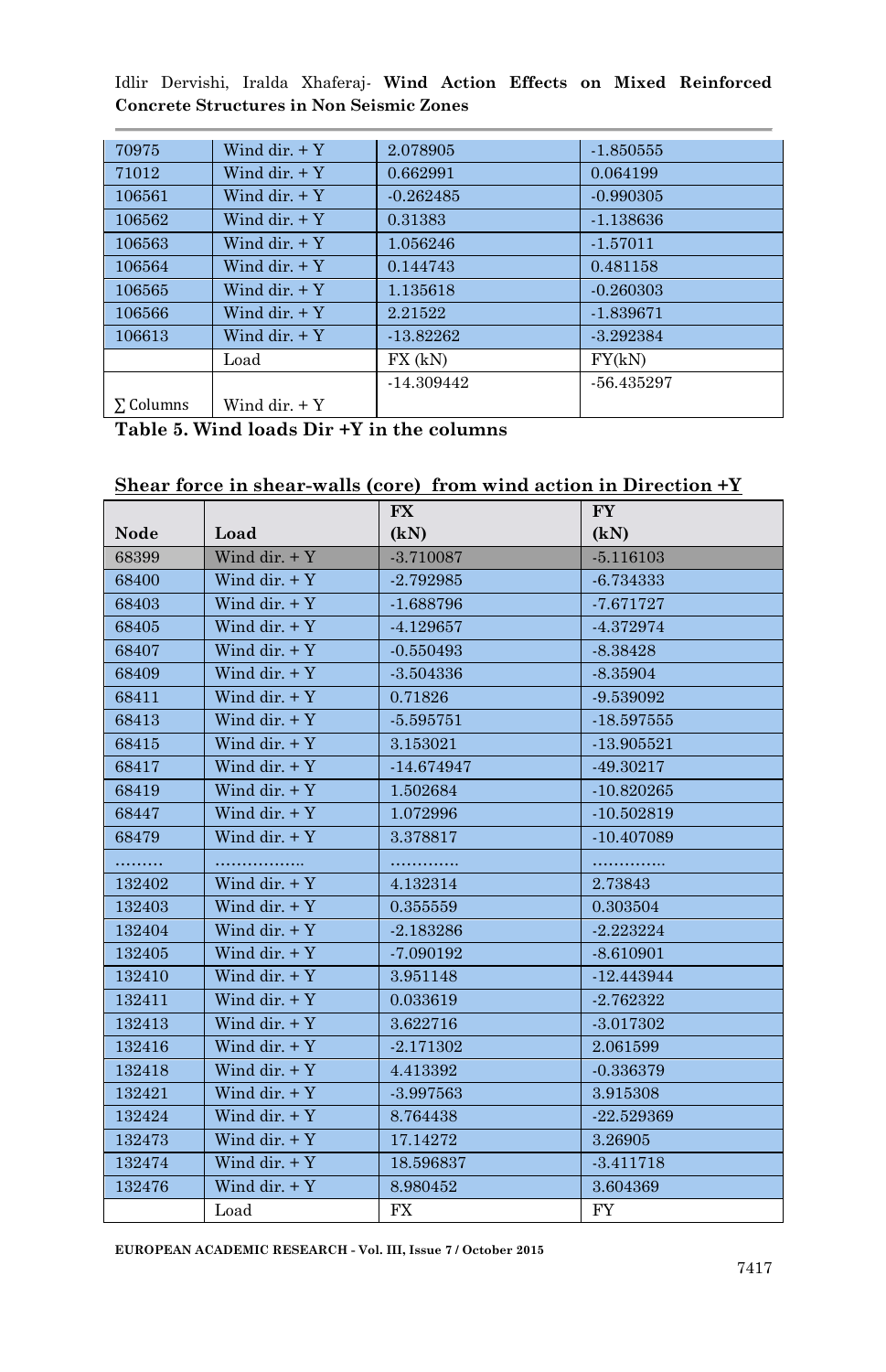|      |                 | (kN)      | (kN)           |
|------|-----------------|-----------|----------------|
| Core | Wind dir. $+$ Y | 14.309048 | $-3471.124325$ |

**Table 6. Wind loads Dir +Y in the cores**

| The resultant shear force from wind action in Direction +Y is: |
|----------------------------------------------------------------|
|----------------------------------------------------------------|

| Load (Wind)        | $FX$ (kN)   | FY(kN)         |
|--------------------|-------------|----------------|
| Columns            | -14.309442  | -56.435297     |
| Shear-walls (Core) | 14.309048   | -3471.124325   |
| Wind dir. $+$ Y    | $-0.000395$ | $-3527.559624$ |

Also the evaluation of the above data extracted from Midas Gen , shows that the shear-walls absorb 3471 kN, the equivalent of 98 % of the shear force. Comparing with the shear force induced from the wind in Direction +X, the shear force induced from the wind in Direction +Y is more effective with a difference of 2399 kN. Wind action in direction +Y generate more shear strength, so for the designing of the shear-walls more attention is needed from the designer.



**Picture 6. Shear-wall stress effect from wind loads in Y direction**

During design of cores in Midas Gen we have accepted some simplifying assumptions in order to increase the security level of the calculation by: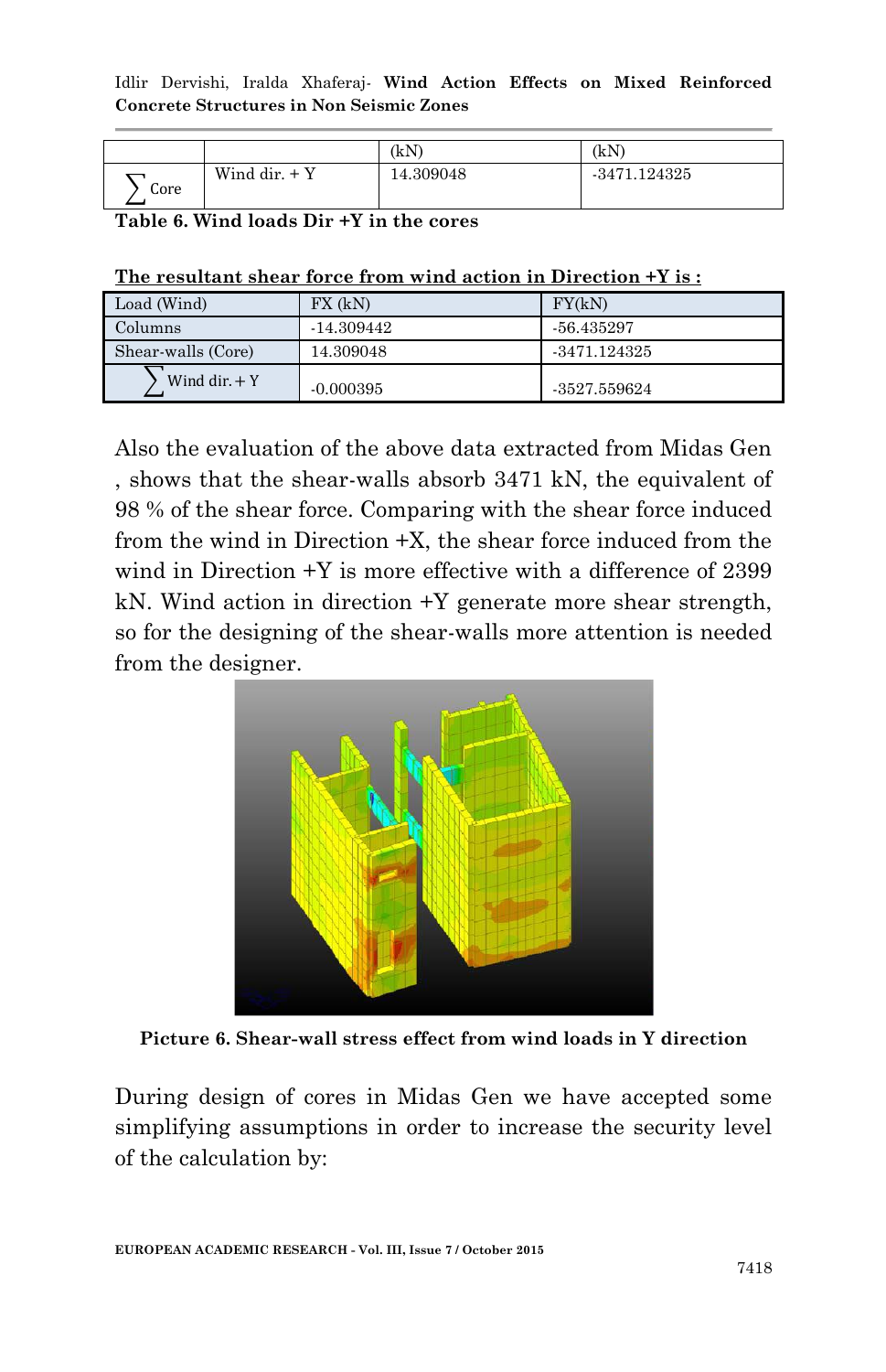-Neglecting the axial force, because the axial force increase the shear strength of the shear walls.

-Neglecting some secondary structural membrane.

So the wind horizontal action into the shear-wall is more persistent than the other loads and induce to the building cores severe additional stress. The shear stress especially are localized on the base of the cores and in the part were the exterior shape of the building is not regular and with curved surface. Aslo as seen in the picture on the last floor (Penthouse) the shear-stress are apparent.

### **5. CONCLUSION**

Wind load is very essential to be evaluated during the design of a building in non-seismic zones. Before starting to design a high-rise reinforced concrete structure it very important to know the wind characteristics of the area. Conducing a good study to determinate the wind dynamic actions (wind reference speed, wind peak velocity and related coefficient) can bring to the designer important information in order to design a secure structure not only from the seismic action. Evaluating the structural response of the buildings from aerodynamic forces is essential to determinate the serviceability and performance capabilities of them. The forms and the height of the building can increase the vulnerability of it from the wind loads. Designing an aerodynamic structure decreases the wind effectiveness and the fatigue of the structural elements in static conditions. Structure with curved plans is not advisable to be built in zones with a high intensity of wind action, especially when the curved part is perpendicular with the direction of the maximum wind load. Shear force on the base of the building especially exercises its strength in the shear-walls, so special attention is needed during the calculation and setting the positions of the shear–walls inside the structure plan. The cores